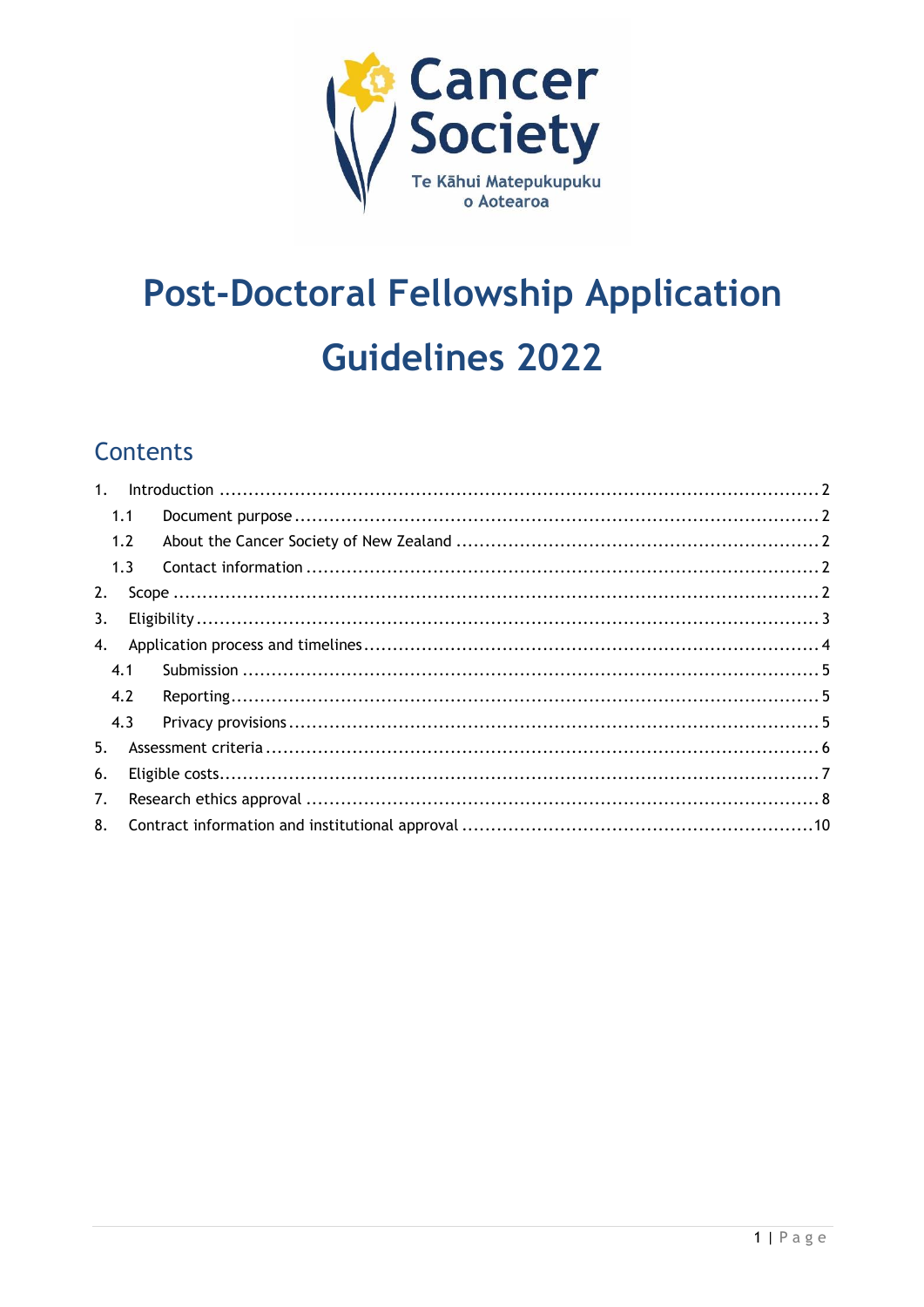

## <span id="page-1-0"></span>1. Introduction

### <span id="page-1-1"></span>1.1 Document purpose

The aim of the Cancer Society's National Grant Round is to fund high-quality research across the cancer continuum (including prevention, diagnosis, treatment, and supportive care). The 2022 grant round is to fund post-doctoral researchers involved in cancer research.

### <span id="page-1-2"></span>1.2 About the Cancer Society of New Zealand

The Cancer Society's mission is to improve community wellbeing by reducing the incidence and impact of cancer. Our activities include:

- Supporting and funding research within New Zealand across the cancer continuum.
- Providing supportive care and information to people affected by cancer, their families/whānau and carers.
- Promoting education about cancer for health professionals and publicising progress made in research and treatment.
- Delivering health promotion programmes focusing on cancer prevention.
- Leading advocacy across the cancer continuum.
- Working collaboratively with organisations who share similar goals to the Cancer Society.

The Cancer Society receives no direct government funding and is reliant on funding support from the communities in which it works.

The Cancer Society is committed to equity and has an equity charter that guides all our mahi. To read our equity charter please go to [https://www.cancer.org.nz/about-us/who-we-are/equity](https://www.cancer.org.nz/about-us/who-we-are/equity-charter/)[charter/](https://www.cancer.org.nz/about-us/who-we-are/equity-charter/)

### <span id="page-1-3"></span>1.3 Contact information

Please contact the Cancer Society's National Advisor: Research Programme & Policy (Dr. Nicole Stanton) with any questions during the grant application process at [research@cancer.org.nz](mailto:research@cancer.org.nz) or 021915975.

## <span id="page-1-4"></span>2. Scope

The Cancer Society will consider any research grant application that is relevant to cancer outcomes across the continuum. Applications peripheral to cancer research will not be considered.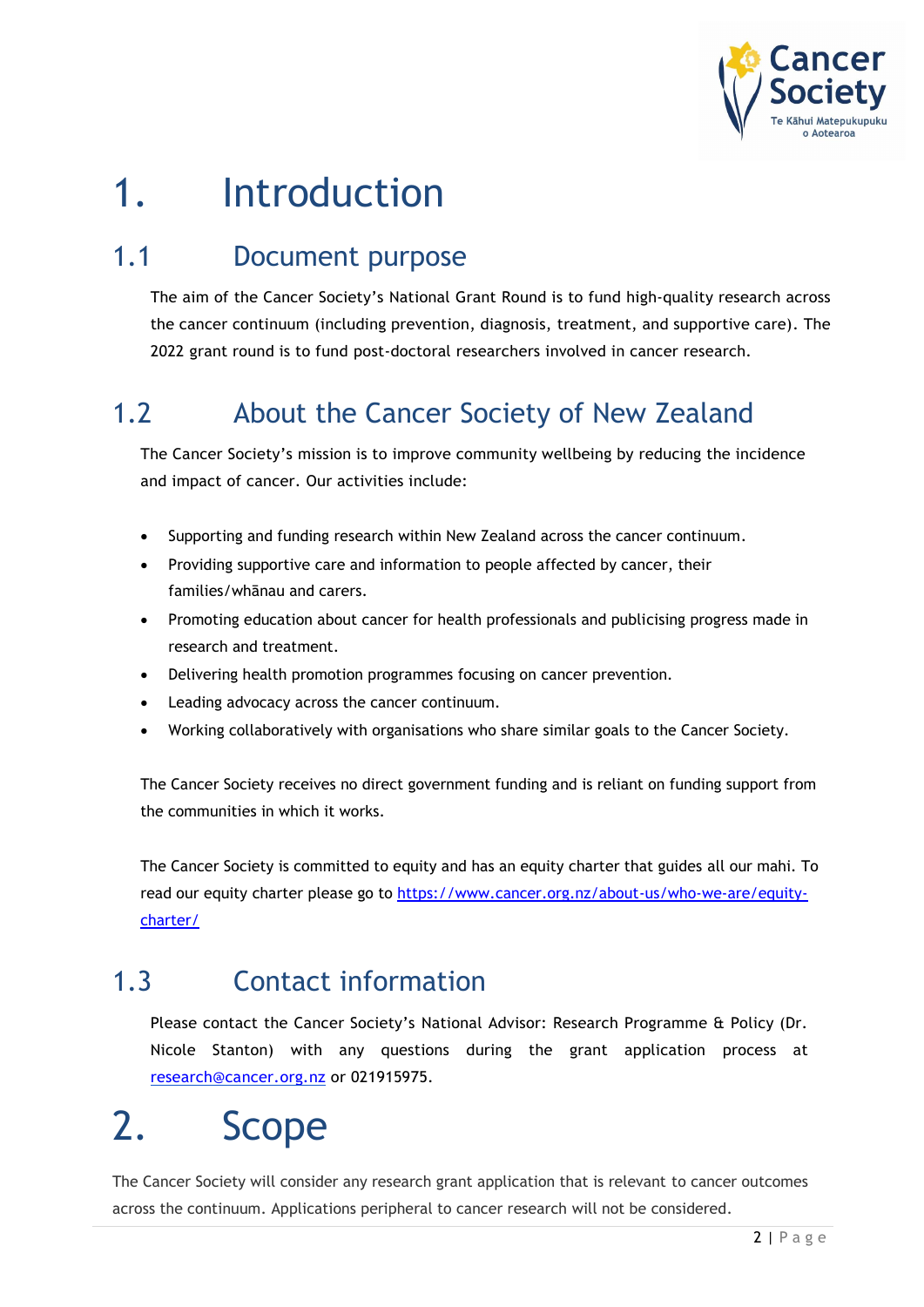

# <span id="page-2-0"></span>3. Eligibility

| <b>Description</b>                                                       | Maximum value of award                                                                                                               | Maximum grant duration |
|--------------------------------------------------------------------------|--------------------------------------------------------------------------------------------------------------------------------------|------------------------|
| Post-doctoral fellowships provide<br>support for outstanding individuals | Up to \$300,000                                                                                                                      | 36 months              |
| who have recently completed a<br>degree at doctoral level.               | Consisting of up to 1.0 FTE salary at<br>a Post-doctoral Fellow level for<br>three years, plus working expenses,<br>fully justified. |                        |

Post-doctoral Fellowships are for applicants within six years of gaining their research degree (excluding parental leave), in line with the Health Research Council Emerging Researcher criteria.

Grant applications will be considered from any person who holds a PhD, as long as the applicant is a resident in New Zealand or intends to become a resident.

Applicants should include letters of collaboration outlining how the collaborator intends to provide material or support for the research, where appropriate. Applicants should ensure the named collaborator(s) recognise their intended commitment to the proposed research and timeline of their involvement.

Please note the Cancer Society only funds 'direct costs' of the research and does not pay any 'indirect costs' of the research, such as institutional overhead recovery.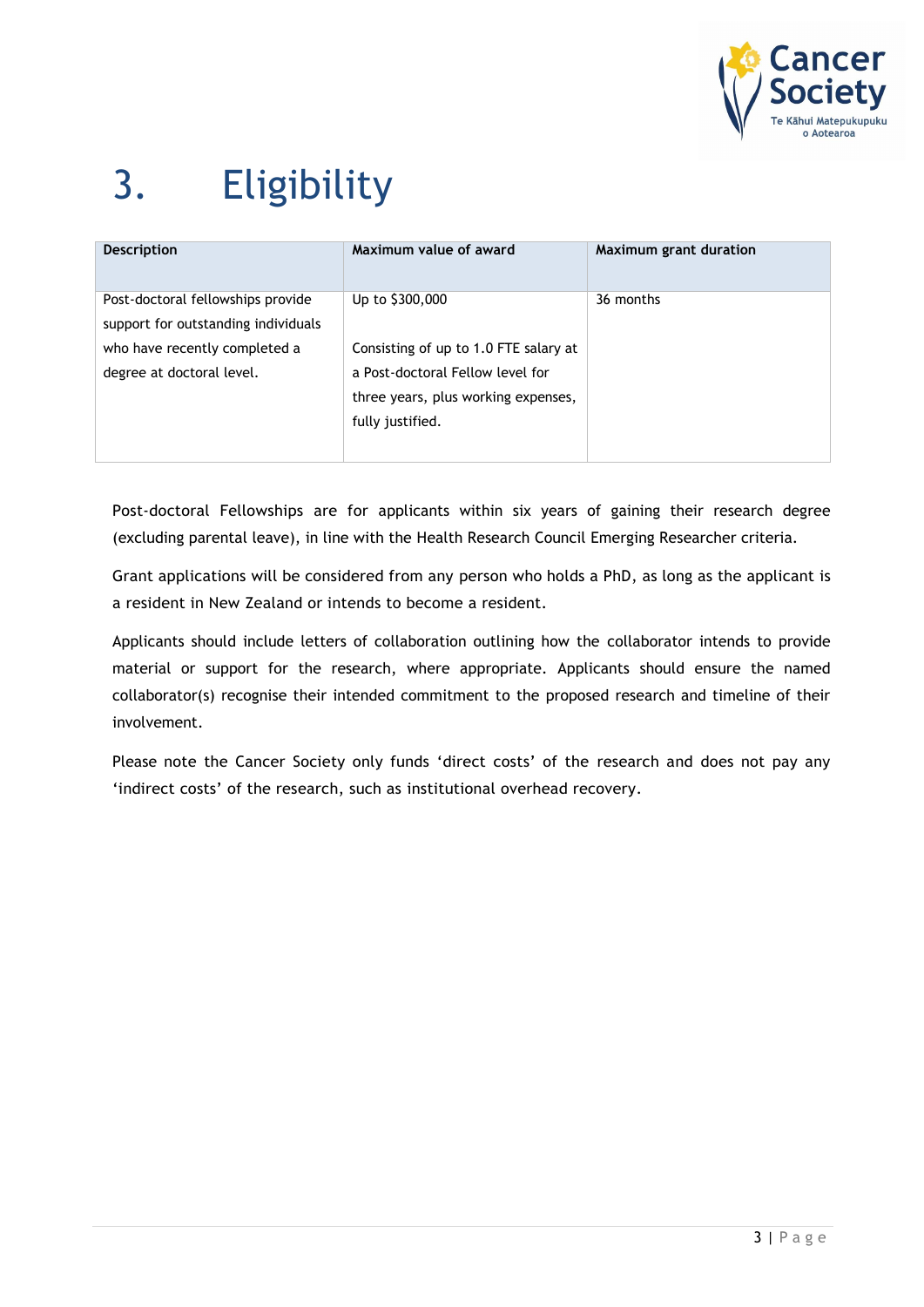## <span id="page-3-0"></span>4. Application process and timelines

All grants will be awarded by open competition (for all individuals who meet the above eligibility criteria to apply for funding). Applications will be assessed by the Cancer Society's National Scientific Advisory Committee (NSAC). The final funding decision will be made by the Cancer Society's National Board. Applications will be assessed through several stages:

| 9 March 2022             | Open for applications.                                                                                                                                                                                                                                                                                                                                                                                                                                                    |  |  |  |
|--------------------------|---------------------------------------------------------------------------------------------------------------------------------------------------------------------------------------------------------------------------------------------------------------------------------------------------------------------------------------------------------------------------------------------------------------------------------------------------------------------------|--|--|--|
| 20 April 2022<br>12 noon | Deadline for applications (late applications will not be accepted).<br>Applications must be submitted in PDF format to research@cancer.org.nz.                                                                                                                                                                                                                                                                                                                            |  |  |  |
| April 2022               | Depending on the number of applications submitted to the call, the NSAC<br>may triage applications at this stage in the process. Applications will be<br>assigned to Committee members and pre-scores will be submitted to the<br>Committee. Low scoring applications will then be considered for triage by<br>the entire assessing committee, and proposals to triage will agreed upon<br>by the whole Committee. Triaged applicants will be notified.                   |  |  |  |
| May-July 2022            | External peer review of applications.                                                                                                                                                                                                                                                                                                                                                                                                                                     |  |  |  |
| <b>July 2022</b>         | Applicants receive peer review comments and are given the opportunity to<br>provide a rebuttal (no more than one page in total).                                                                                                                                                                                                                                                                                                                                          |  |  |  |
| August 2022              | The NSAC meet to review the applications:<br>The NSAC consists of up to eleven members (including the Chair and<br>the Cancer Society Medical Director) with research expertise across<br>the cancer continuum.<br>The NSAC review applications based on the assessment criteria<br>detailed in section 6.<br>Applications are anonymously scored by the Committee.<br>The NSAC make a recommendation on fundable applications to the<br>Cancer Society's National Board. |  |  |  |
| September 2022           | The Cancer Society's National Board take into account the NSAC's<br>recommendation and make a final funding decision.                                                                                                                                                                                                                                                                                                                                                     |  |  |  |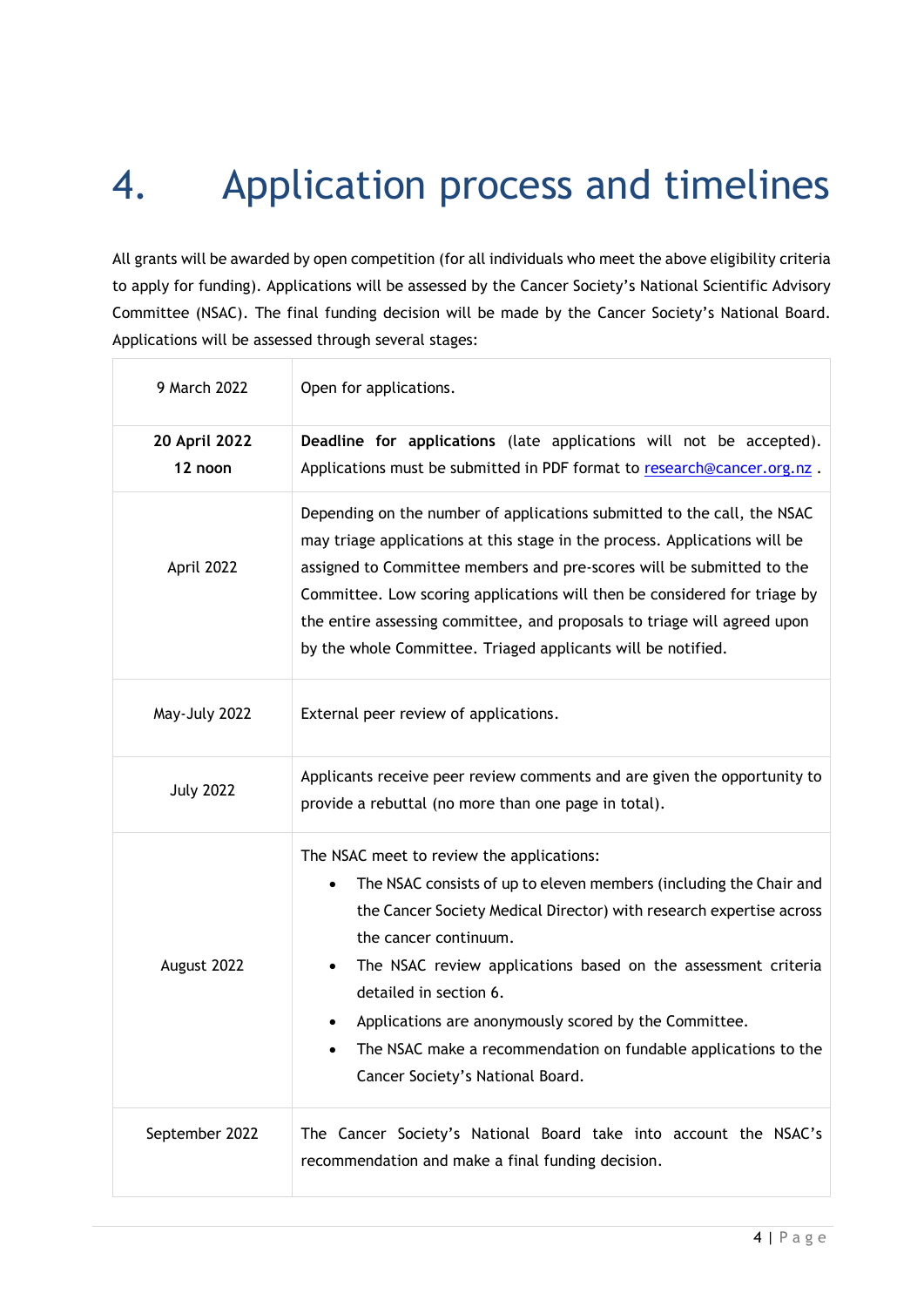

| November 2022   | Applicants notified of outcome.                                |
|-----------------|----------------------------------------------------------------|
| 1 February 2023 | Project start date (subject to receiving the signed contract). |

The Cancer Society may refuse to consider an application if it considers actions of the applicant to be contrary to the interests of the Cancer Society or may bring the Cancer Society into disrepute.

#### <span id="page-4-0"></span>4.1 Submission

The application form should be completed and submitted electronically to [research@cancer.org.nz](mailto:research@cancer.org.nz) by **12 noon on 20th April 2022**. PDF files need to be clear and legible. Where possible, please refrain from printing and scanning documents as this can reduce their resolution.

#### <span id="page-4-1"></span>4.2 Reporting

Applicants successful in receiving funding through the Grant Round will be required to submit annual progress reports and a final report. Reports will include a lay person's summary which may be used to inform the public about the work we support, an update on the project's timelines and milestones; whether they are met, partially met, or delayed, and an explanation for any delays. The Cancer Society recommends writing lay summaries at the **reading age of twelve years old.** Annual reports in Te Reo Māori must also provide the English translation. Funding for the subsequent year will only be released upon receipt of a satisfactory annual report.

#### <span id="page-4-2"></span>4.3 Privacy provisions

The information requested in an application will be used for assessing that application and, in a non-identifiable form, some information will be used for Cancer Society statistical purposes. All research applications will be stored in a secure place. Security and confidentiality will be preserved for any application declined. Personal information contained in the application may be made available to external referees and members of the Cancer Society National Scientific Advisory Committee reviewing the application. When an application is successful, the Cancer Society reserves the right to publish the applicants' names, details of the Host Institution, lay summary and funding awarded. You can find the Cancer Society's privacy policy online [here.](http://www.cancer.org.nz/privacy)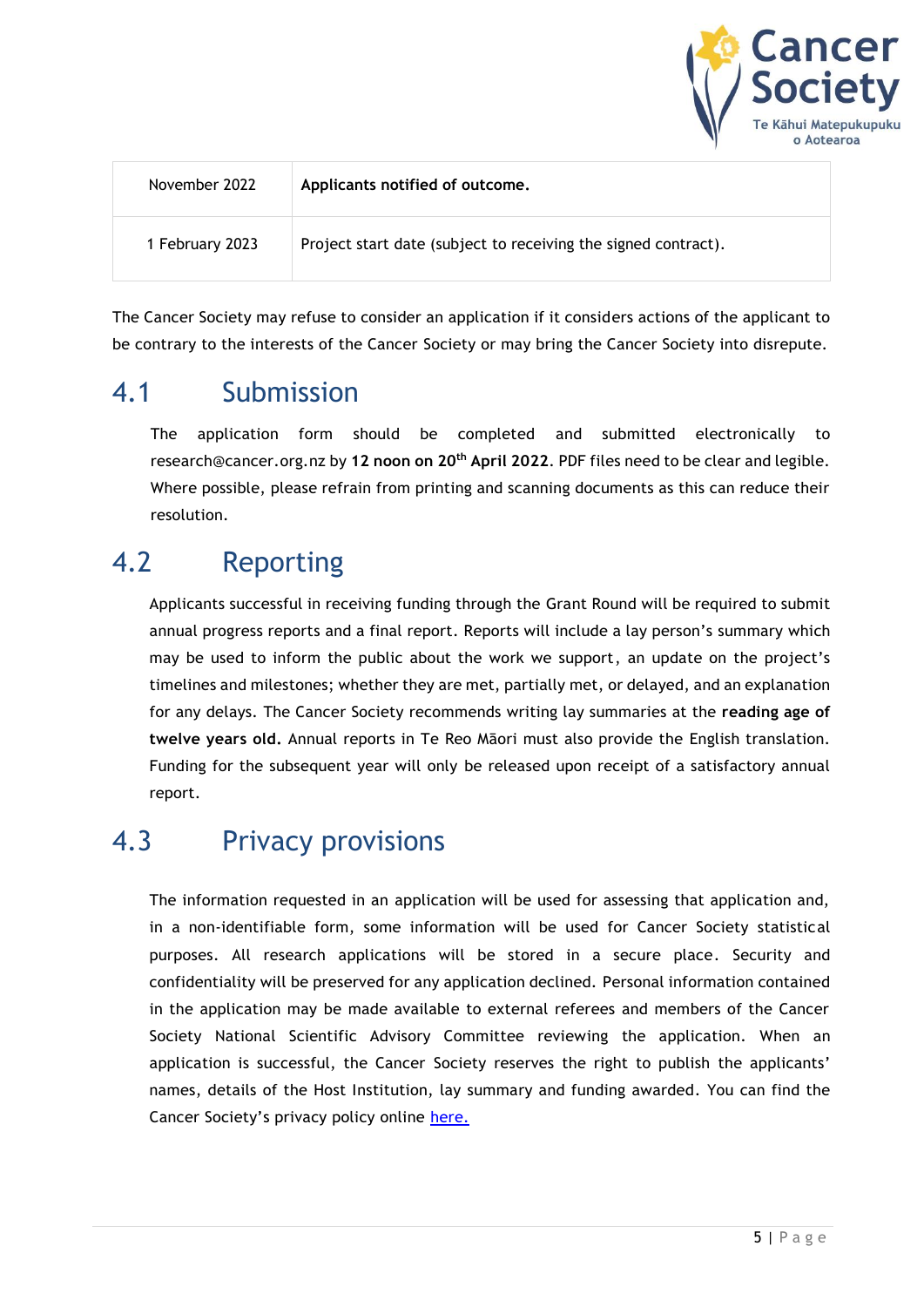

### <span id="page-5-0"></span>5. Assessment criteria

All applicants should demonstrate that their proposed research meets the following parameters:

- **Suitability of the applicant**: The application represents an independent research stream, the applicant is able to carry out the proposed work, has a strong track-record of achievement to date relative to opportunity, and demonstrates strong potential for a career in cancer research. The applicant is likely to make a significant contribution to the wider research environment and research community.
- **Training environment**: Opportunities for training and career development are actively identified and supported by strong commitment from supervisors, mentors and the Host Institution.
- **Strong rationale for research**: addresses important research questions, likely to result in significant benefit for people affected by cancer or advancement in the scientific understanding of cancer.
- **Research design**: clear objectives and deliverables, excellent and appropriate research design.
- **Equity:** clear identification how the research will contribute to equitable cancer outcomes across the continuum for New Zealanders (such as geography, ethnicity, socio economic status, and gender, where applicable). For further information on the equity goals of the Cancer Society, please refer to the [Equity Charter.](https://www.cancer.org.nz/about-us/who-we-are/equity-charter/)
- **Te Tiriti o Waitangi:** The proposal should demonstrate commitment and application of Te Tiriti o Waitangi and responsiveness to Māori.
- **Research impact:** contribution to increased knowledge, health, social and/or economic gains, appropriate pathway for knowledge transfer, and responsiveness to Māori.
- **Significance/ contribution to the goals of the Cancer Society:** the expected outcomes of the proposed research will add value and contribute to the goals of the Cancer Society. For further information on the strategic goals of the Cancer Society, please refer to the [Strategic Plan.](https://www.cancer.org.nz/about-us/who-we-are/strategic-plan/)
- **Value for money:** funds requested are well justified and the applicant's stated time commitment to the work is both appropriate and sufficient.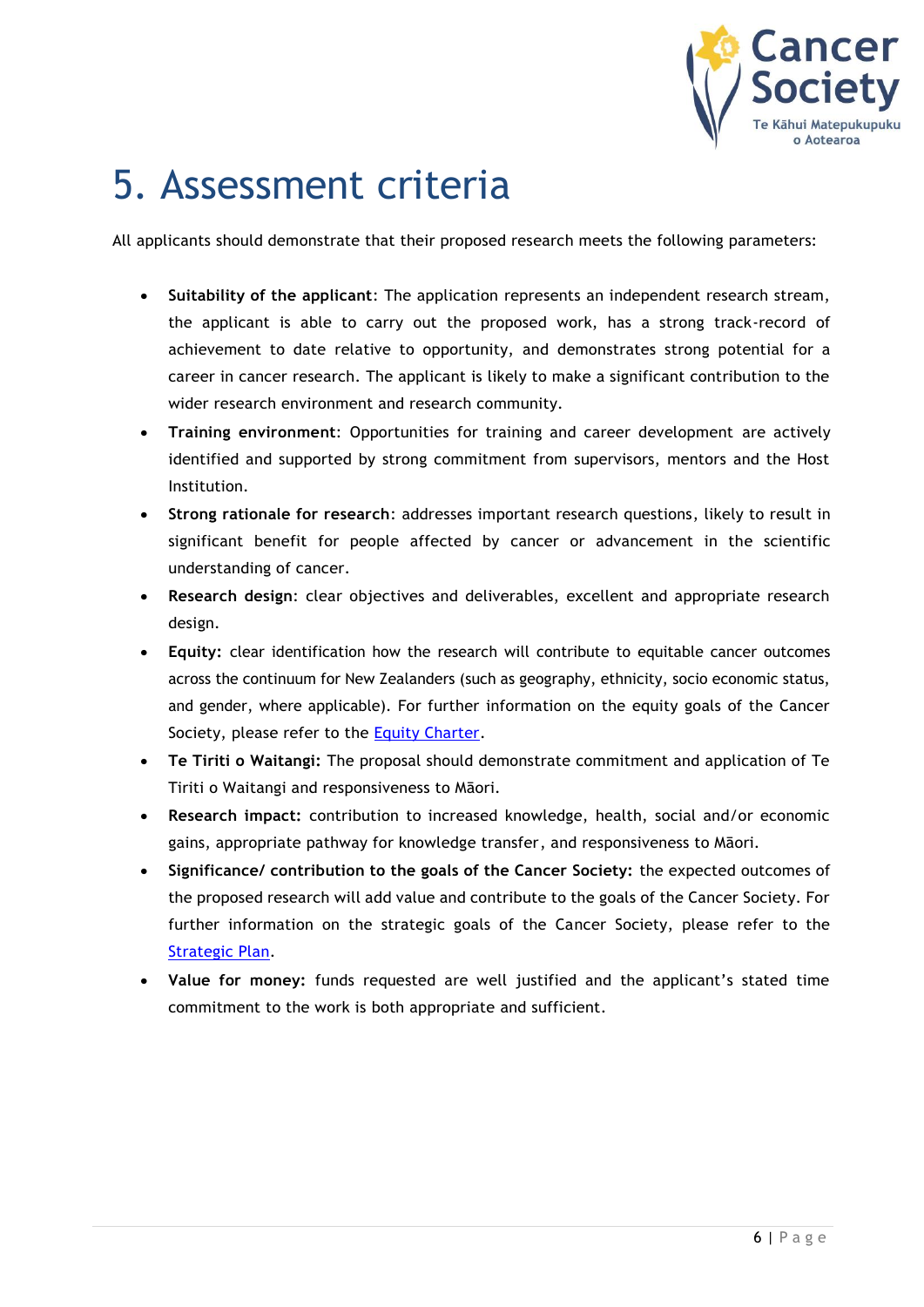

### <span id="page-6-0"></span>6. Eligible costs

All calculations should be GST exclusive and in whole dollar amounts i.e. no cents or decimals.

Please use the below table to help calculate the total costs requested. Post-doctoral fellowships cover the salary of the fellow, plus working expenses, fully justified. Note, the Cancer Society only funds 'direct costs' of the research and does not pay any 'indirect costs' of the research, such as overhead recovery.

| <b>ACCEPTABLE COSTS</b> |                                                   | <b>UNACCEPTABLE COSTS</b> |                                                       |  |
|-------------------------|---------------------------------------------------|---------------------------|-------------------------------------------------------|--|
| $\bullet$               | Research consumables (these should be             | $\bullet$                 | Standard per unit IT charges.                         |  |
|                         | itemised at current cost per unit and total cost) | $\bullet$                 | Phone/ computer accessories (drivers, cases,          |  |
| ٠                       | Other costs directly related to the research -    |                           | chargers, batteries).                                 |  |
|                         | research related travel, mail, and freight.       | $\bullet$                 | Contributions to property costs or laboratory space.  |  |
| ٠                       | Computer-related license fees for research-       | $\bullet$                 | Cost of staff appointments.                           |  |
|                         | specific software.                                | $\bullet$                 | Utility charges such as lighting, heating and water,  |  |
| $\bullet$               | Minor research equipment (to a maximum of         |                           | telephone installation and connection fees and line   |  |
|                         | \$5,000 across the full award).                   |                           | charges.                                              |  |
| ٠                       | Expenses of research participants.                | $\bullet$                 | Capital costs, (with the exception of minor           |  |
| $\bullet$               | Costs associated with knowledge transfer          |                           | equipment).                                           |  |
|                         | activities.                                       | $\bullet$                 | Contributions to any central or group service or      |  |
| $\bullet$               | Conference costs within New Zealand and in        |                           | utility.                                              |  |
|                         | Australia, provided that the travel is directly   | $\bullet$                 | Library charges.                                      |  |
|                         | relevant to the project and that alternative      | $\bullet$                 | Home Office Licenses and animal handling training     |  |
|                         | sources of funding are not available (maximum     |                           | costs.                                                |  |
|                         | \$1000 per grant).                                | $\bullet$                 | First/business class travel to meetings/ conferences. |  |
| ٠                       | Fair and reasonable charges associated with the   | $\bullet$                 | <b>Financial services.</b>                            |  |
|                         | approved publication of the results of Cancer     | $\bullet$                 | Personnel services.                                   |  |
|                         | Society sponsored research in journals,           | $\bullet$                 | <b>Public relations.</b>                              |  |
|                         | reports, monographs, or books.                    | $\bullet$                 | Subscriptions to journals.                            |  |
| ٠                       | Casual salaries.                                  | $\bullet$                 | Furniture.                                            |  |
| ٠                       | Animal costs, including transportation,           |                           |                                                       |  |
|                         | maintenance (including food) and                  |                           |                                                       |  |
|                         | experimentation costs.                            |                           |                                                       |  |

If you believe that any of the 'unacceptable costs' above should be seen as direct costs of the research, you must provide a full and detailed justification for this in your application.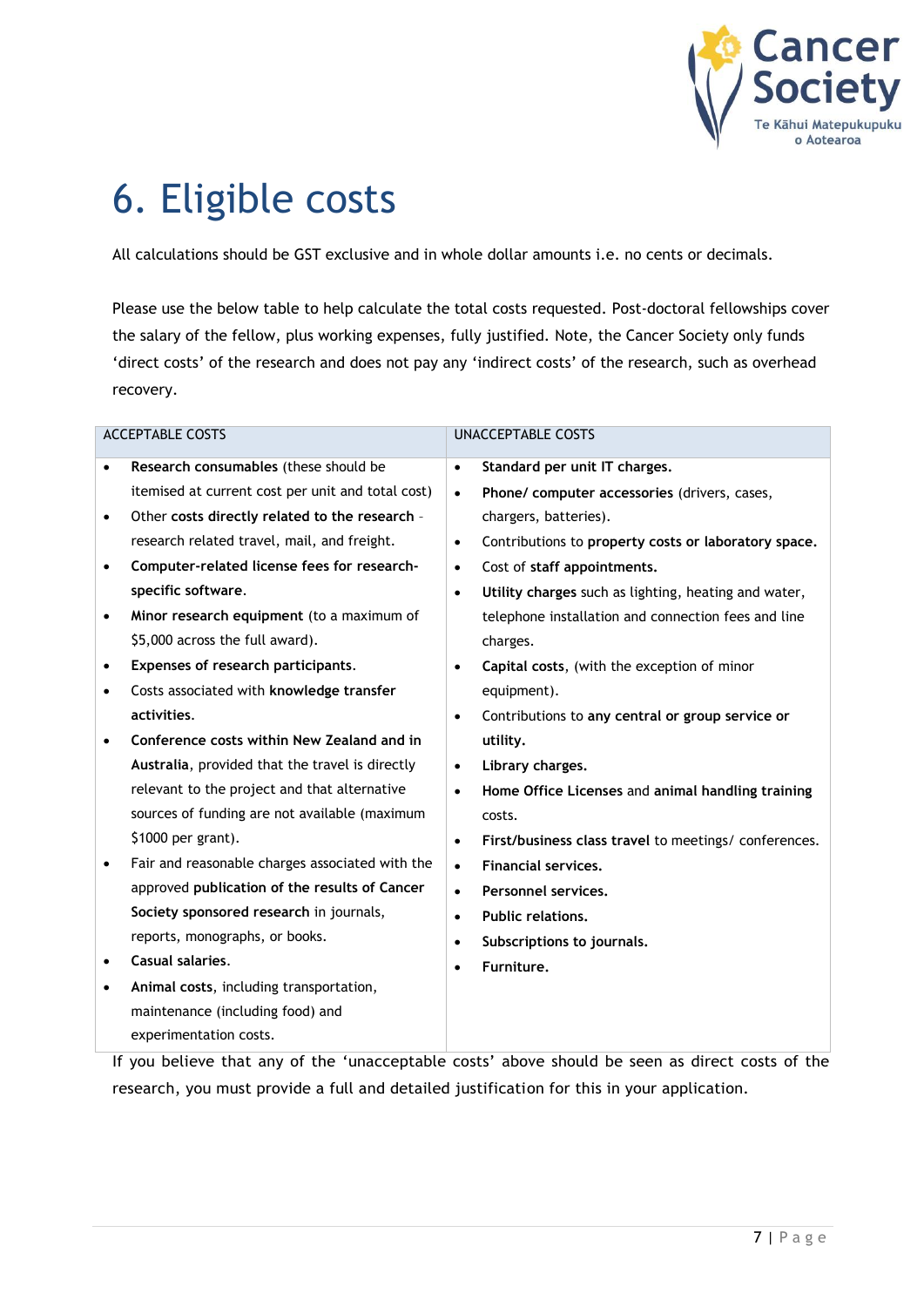

## <span id="page-7-0"></span>7. Research ethics approval

All areas must be fully and accurately completed for this section to be accepted. List the full name of the accredited Ethics Committee(s) from which you are seeking approval. If the applicant has not sought ethical approval, a detailed reason is required.

#### **General guidelines to applicants:**

- It is the responsibility of the Host Institution to evaluate the ethics involved in any research on human or animal experiments or utilizing personal information. However, the Cancer Society wishes to be fully informed on the ethical arrangements covering any work for which it supplies funds.
- The applicant must supply a copy of any submission for ethical approval that is awaiting approval and evidence of approval must be supplied to the Cancer Society before any research procedures involving animal or human materials, or personal information may commence.
- Research ethical approval(s) must come from an accredited Ethics Committee(s). Please refer to the HRC Research Ethics Guidelines for details on how to apply and a list of accredited Ethics Committees - <https://www.hrc.govt.nz/resources/hrc-research-ethics-guidelines-2021>
- If appropriate, more than one Ethics Committee approval may be necessary, for example, if the research geographically covers an area serviced by more than one committee or if human and animal studies will be undertaken. All committees applied to for approval should be listed.
- Where a dispute arises over the ethics of experimentation, the Cancer Society reserves the right to refer the matter to the Health Research Council Committee on Ethics and Research for arbitration.

#### **Guidelines for applicants on research involving animals:**

- Animals used for research purposes shall be lawfully acquired. They shall be kept and used in strict compliance with the relevant laws and by-laws.
- Any research project involving animals must be approved by a properly constituted Animal Ethical Advisory Committee and conform to the guidelines for Institutional Animal Ethics Committees, of the National Animal Ethics Advisory Committee.
- An Act of Parliament (October 1984) established the National Animal Ethics Advisory Committee, to advise the Minister of Agriculture. Further information on how to apply for Animal Ethics approval can be found here - <https://www.naeac.org.nz/>

#### **Guidelines for applicants on research involving human subjects:**

All research supported by the Cancer Society on human subjects must conform to the code of ethical principles established by the Health Research Council of New Zealand. In addition, research funded by the Cancer Society must conform to the below principles<sup>1</sup>:

 $1$  Grants may be terminated at any time and without notice should the Cancer Society find that these principles have not been observed.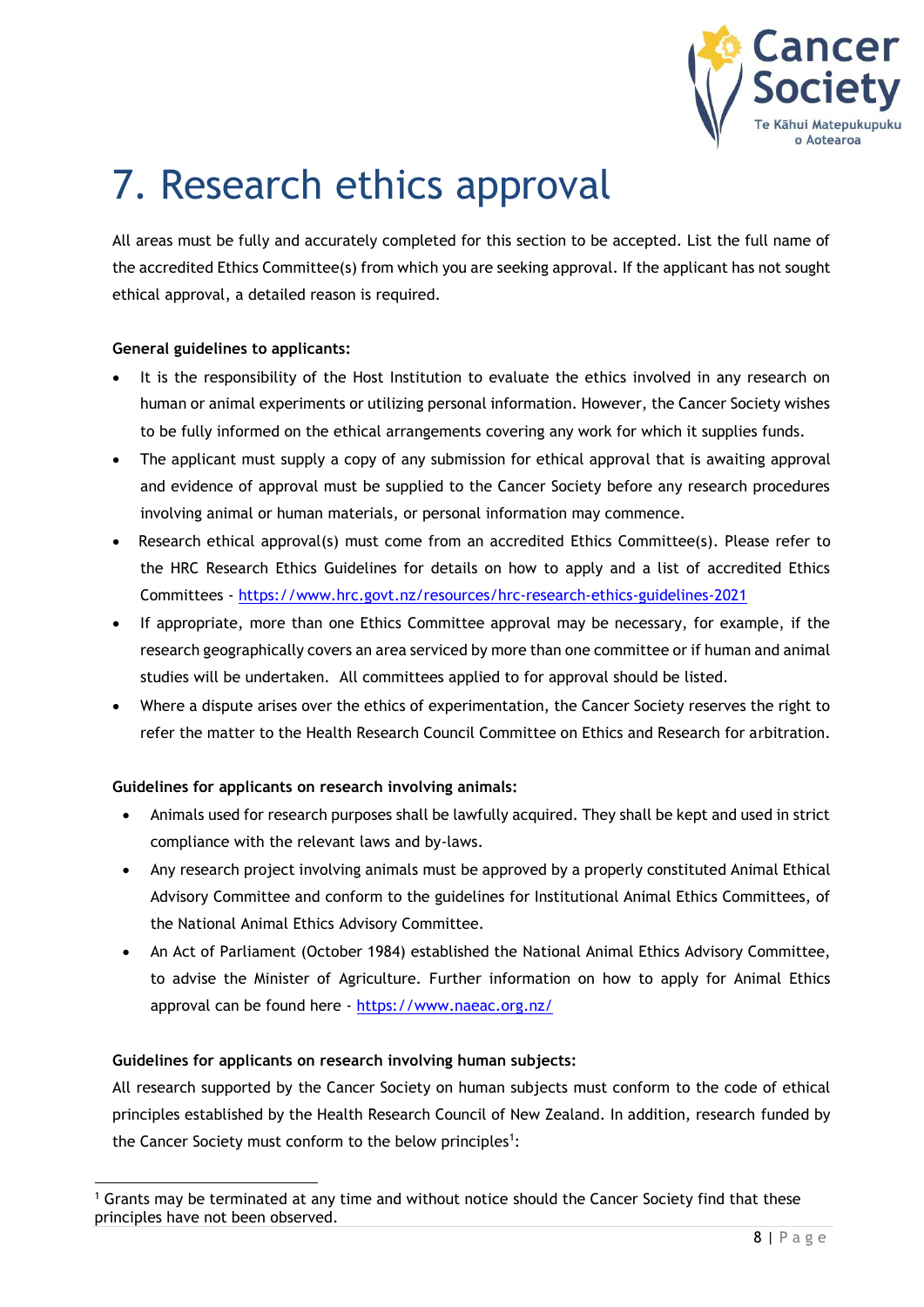

- The applicant and any other researchers involved must be satisfied by forethought, by study of the literature, and by consultation that the proposed research is likely to contribute to the understanding of the matter being investigated.
- The Investigator must be satisfied that the research on human subjects is based as far as possible on the results of experiments conducted "in vitro" or on animals.
- The Investigator must be satisfied that adequate facilities will be used for the solution of the problem being investigated.
- The Investigator must be satisfied that the research will not impose unreasonable discomfort or hazard upon the subject. To ensure the safety of the subject in an untoward event, the Investigator must ensure that appropriately qualified persons are present during experiments and that proper facilities are at hand to ensure the safety of the subject in any emergency.
- The Investigator must modify appropriately or discontinue the research if it becomes apparent that the procedure is likely to cause unreasonable risk to the subject.
- Before the research project is undertaken, the Investigator must obtain the free informed consent of the subject or his/her guardian in writing and in the presence of a witness. The consent must be obtained without the exertion of pressure on the subject and without being dependent on any obligation of the subject toward the Investigator.
- The Investigator should be satisfied that the subject, or the guardian, has been informed, in terms capable of being understood, of the nature and purpose of the proposed research, the methods to be employed, and the possible risks and discomfort that may be involved.
- Special care must be taken in the case of subjects at particular risk, for example, children, the mentally infirm, the unconscious patient, and pregnant or nursing people. Children should never be the subjects of research which could appropriately be undertaken in adults and, in the case of unconscious patients, the written consent of the next of kin must always be obtained.
- The subject, or the guardian, shall be free at any time to withdraw consent for further participation in the research and must be made aware of his/her right in this respect. Such withdrawal does not in any way prejudice the subject's further management and treatment as a patient.
- New therapeutic or experimental procedures which are at the stage of early evaluation, and which might have long-term effects should not be undertaken unless full provision has been made for long-term care and observation of the subject.